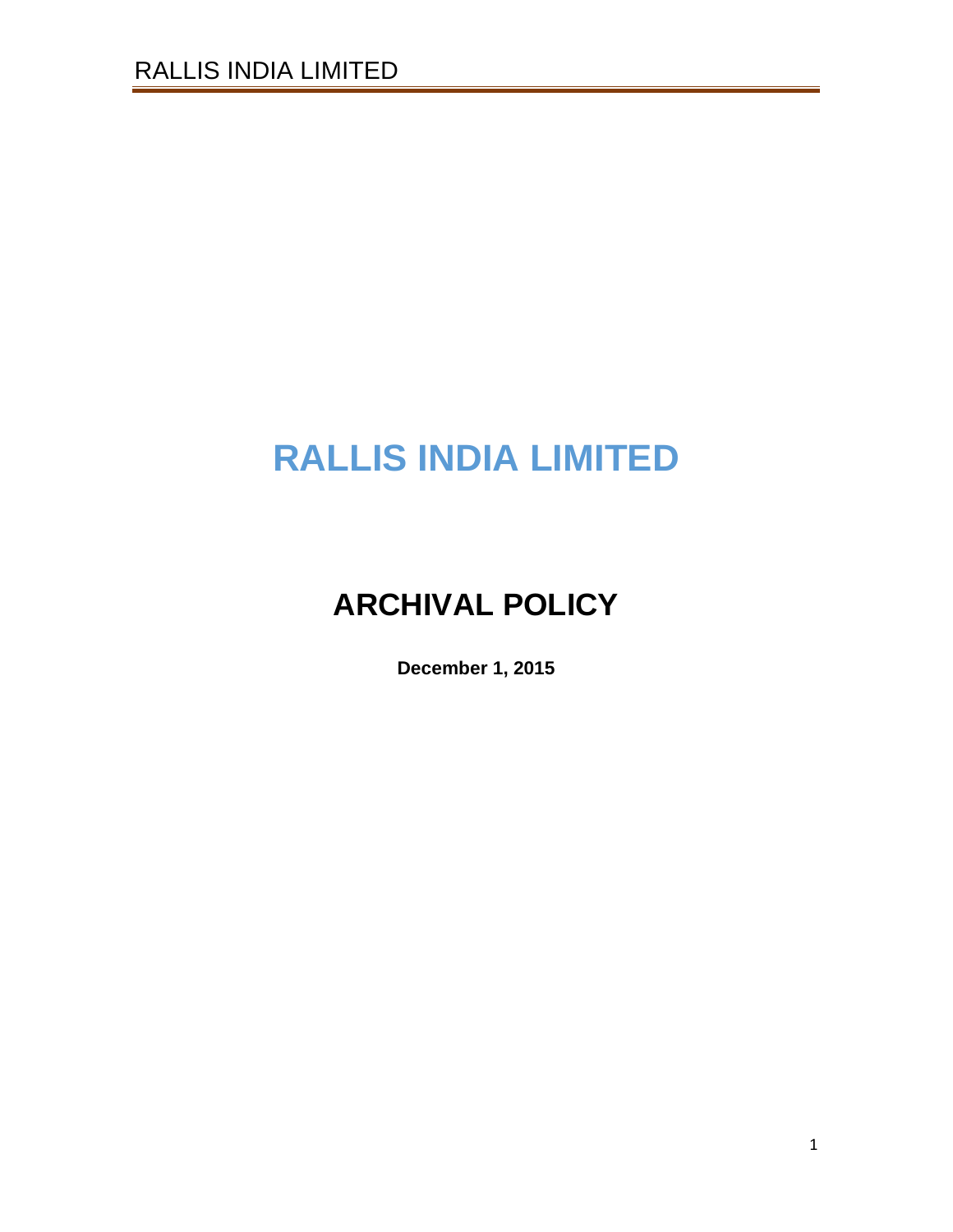# 1. **OBJECTIVE OF THE POLICY**

- 1.1 Securities and Exchange Board of India (hereinafter referred to as "SEBI"), by its Notification dated September 2, 2015, has issued the SEBI (Listing Obligations and Disclosure Requirements) Regulations, 2015 (hereinafter referred to as "the Regulations"), which have come into effect from December 1, 2015.
- 1.2 Regulation 30 (1) of the Regulations requires the Company to make disclosures of any events or information which, in the opinion of the Board of Directors of the Company, is material. Regulation 30 (8) of the Regulations requires the Company to disclose on its website all such events or information which have been disclosed to the Stock Exchanges under the Regulation, and such disclosures shall be hosted on the Company's website for a minimum period of five (5) years and thereafter as per the Archival Policy of the Company, as disclosed on the website of the Company.
- 1.3 Thus, as per Regulation 30 (8) of the Regulations, the Company is required to frame an Archival Policy for archival of the events or information that have been disclosed to the Stock Exchanges and placed on the Company's website.
- 1.4 In view of the above, the Company has framed this Archival Policy (hereinafter referred to as "the Policy") to determine the period for which the events or information disclosed by the Company to the Stock Exchanges and placed on its website, shall be archived.

# 2. **SCOPE OF THE POLICY**

2.1 This Policy provides a framework for ensuring that events or information disclosed by the Company to the Stock Exchanges are adequately disclosed on its website as required by law and archived for a reasonable period thereafter, to facilitate its retrieval if required.

#### 3. **ARCHIVAL OF INFORMATION**

3.1 All such events or information disclosed by the Company to the Stock Exchanges pursuant to Regulation 30 of the Regulations shall be hosted on the website of the Company for a minimum period of five (5) years. The same shall thereafter be archived and maintained by the Company for a further period of minimum five (5) years in the manner as deemed appropriate by the Company.